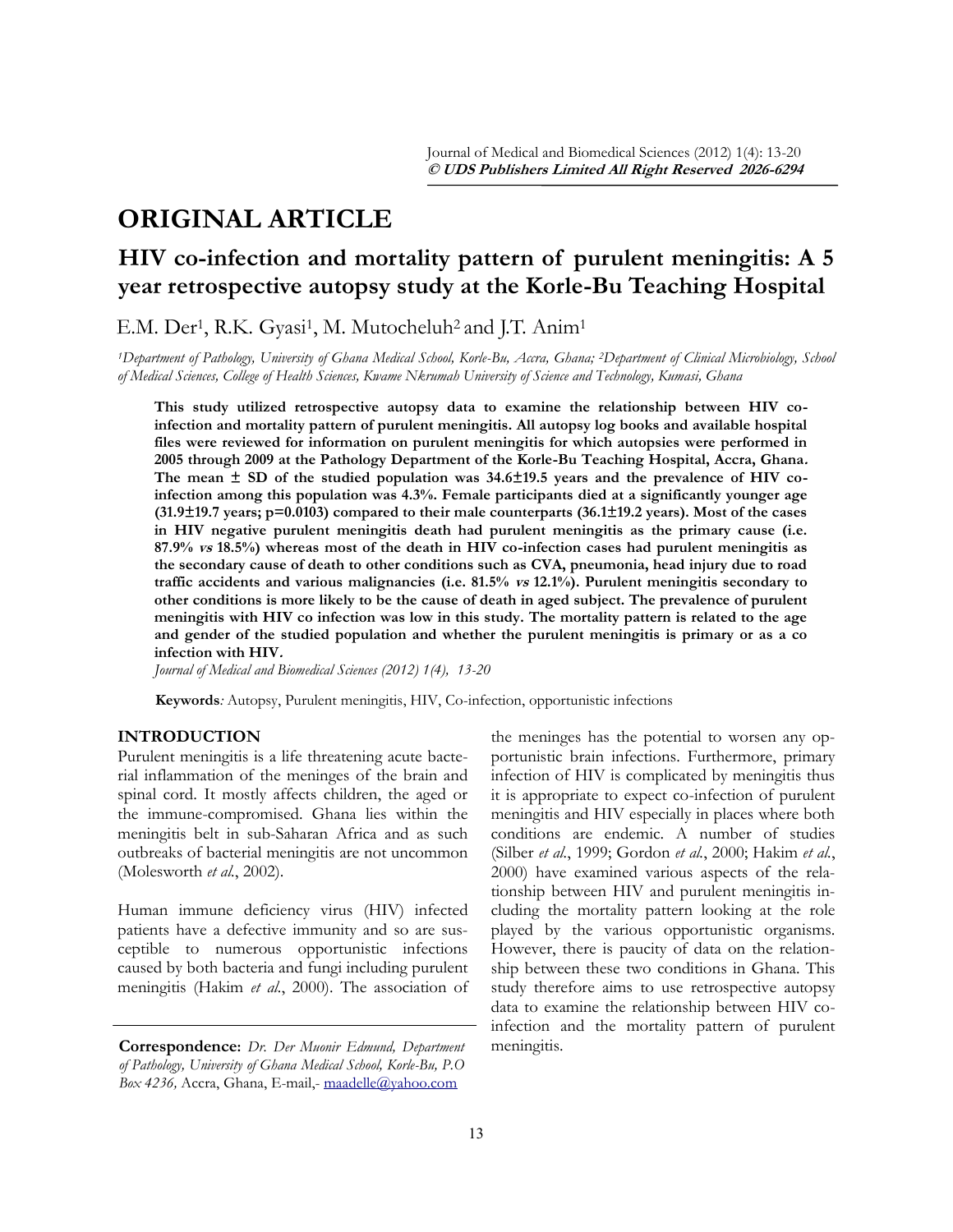## **MATERIAL AND METHODS**

## **Study Site**

All data were gathered from the Department of Pathology, Korle-Bu Teaching Hospital, Accra, Ghana. It is the nation"s foremost teaching hospital and has the largest mortuary in the country. This mortuary performs 3,000 to 6,000 autopsies a year. Cases are received primarily from the Accra Metropolis, neighbouring towns and districts, and in some circumstances, from other regions across the country. However, autopsy was not done on all meningitis related deaths within the catchment area. This is because deaths that occurred in the communities and were not reported to the police did not have autopsy done on them.

#### **Data Collection and Analysis**

All autopsy log books and available hospital files of subjects who underwent autopsy were reviewed from the period of 2005 through 2009, and all cases of meningitis related deaths were recorded. Data were collected and cross-checked to prevent double entry. For each case of meningitis death, data were collected on age, gender, and category of death by location (Coroner's request or hospital). Coroner's cases are deaths that occurred in the community or within 24-hours of admission to a health facility, where no definitive diagnosis was arrived at before death. Hospital deaths, on the other hand, are deaths that occurred in a health facility while the subject was receiving care for a given diagnosis. The diagnosis of meningitis was based on the ante-mortem clinical and laboratory diagnosis as well as macroscopic autopsy findings. The HIV status was from antemortem testing. All cases of tuberculosis (TB) and Cryptococcus meningitis were excluded.

## **RESULTS**

#### **Gender distribution of the studied population**

In 2005 through to 2009, a total of 24,787 autopsies were performed. Out of this number, purulent meningitis was recorded as the cause of death in 621 (2.5%) cases. As shown in Table 1, the mean age of the studied population (i.e. the 621 cases with purulent meningitis) was  $34.6 \pm 19.5$  years. Majority of the deaths occurred within the communities with the primary cause of death in recorded. Coroner"s cases (85.7%) being purulent meningitis (84.9%) and 95.7% of recorded cases without HIV coinfection. Death within the health facility was found in 14.3% of recorded cases and purulent meningitis was found to be the secondary cause of death to other conditions such as CVA, pneumonia, head injury due to road traffic accidents and various malignancies in about 15% of the studied population. The prevalence of HIV co-infection among this population was found to be 4.3% (Table 1).

When the studied population was classified based on gender, the females died at a significantly ( $p =$ 0.0103) younger age (31.9  $\pm$  19.7 years) as compared to the male counterpart (36.1  $\pm$  19.2 years). No significant differences were observed in the place of death, type of purulent meningitis as well as HIV co-infection among both sexes (Table 1). As noted in the total population, majority of deaths in both genders are Coroner's cases with purulent meningitis being the primary cause without HIV co -infection (Table 1).

## **Impact of HIV co-infection on the studied population**

From Table 2, HIV related meningitis deaths occurred at a significantly ( $p = 0.0432$ ) older age (41.6)  $±$  10.1 years) as compared to those without HIV co -infection (34.0  $\pm$  19.3 years) among the total population. Significantly ( $p \leq 0.0001$ ), HIV negative purulent meningitis death was more associated with Coroner"s death (i.e. 87.5% *vs.* 44.4%) whereas HIV related meningitis deaths were more associated with death within the health facilities (i.e. 55.6%*vs.* 12.5%). Majority of the cases that occurred in HIV negative purulent meningitis deaths had purulent meningitis as the primary cause (i.e. 87.9% *vs.* 18.5%) whereas majority of the death that occurred in HIV co-infection cases had purulent meningitis as the secondary cause of death to other conditions such as CVA, pneumonia, head injury due to road traffic accidents and various malignancies (i.e. 81.5% *vs.* 12.1%) (Table 2). These same pattern of results were noted when the studied population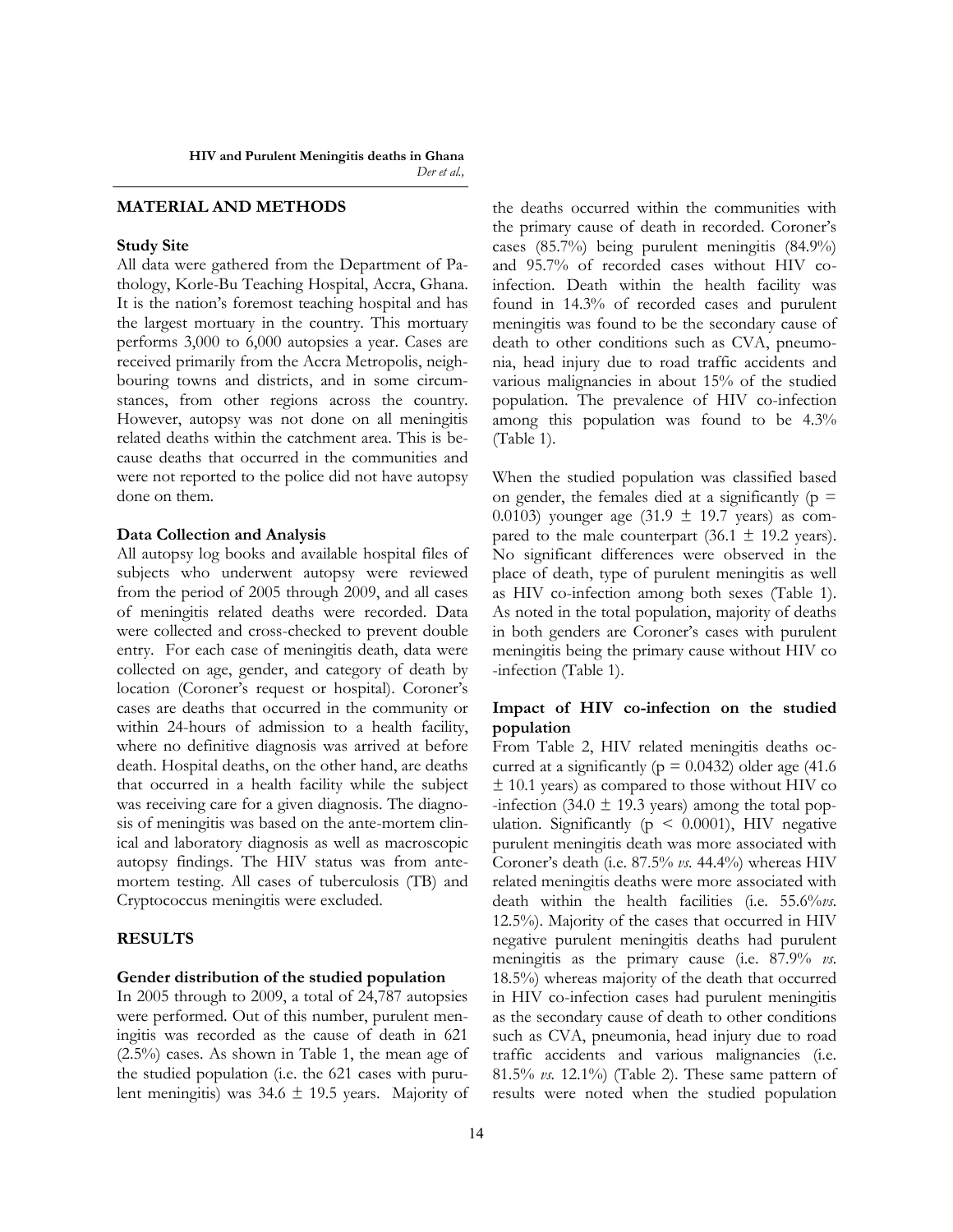|                             | Total           | Female          | Male            |         |
|-----------------------------|-----------------|-----------------|-----------------|---------|
| Variable                    | $(n = 621)$     | $(n = 220)$     | $(n = 401)$     | P value |
| Age $(yrs)$                 | $34.6 \pm 19.5$ | $31.9 \pm 19.7$ | $36.1 \pm 19.2$ | 0.0103  |
| Place of death              |                 |                 |                 |         |
| Coroner                     | $532(85.7\%)$   | $183(83.2\%)$   | 349(87.0%)      | 0.1905  |
| Permission                  | 89(14.3%)       | $37(16.8\%)$    | $52(13.0\%)$    | 0.1905  |
| Type of purulent meningitis |                 |                 |                 |         |
| Primary cause of death      | 527(84.9%)      | $187(85.0\%)$   | 340(84.8%)      | 1.0000  |
| Secondary cause of death    | $94(15.1\%)$    | $33(15.0\%)$    | $61(15.2\%)$    | 1.0000  |
| <b>HIV</b> co-infection     |                 |                 |                 |         |
| <b>Yes</b>                  | $27(4.3\%)$     | $10(4.5\%)$     | $17(4.2\%)$     | 0.8398  |
| $\rm No$                    | 594(95.7%)      | $210(95.5\%)$   | 384(95.8%)      | 0.8398  |

**Table 1: General characteristic of the studied population stratified by gender**

**HIV and Purulent Meningitis deaths in Ghana** *Der et al.,*

**Continuous data is presented as mean ± SD and analyzed using unpaired t-test whilst categorical data are presented as proportion and analyzed using Fischer's exact test**

were stratified based on HIV co-infection and gender, except for the fact that age was not a significant factor among the male population (Table 2).

## **Impact of age on the studied population**

When the total studied population was stratified based on age in Table 3, generally, fewer proportion of the female deaths occurred at older ages whereas higher proportion of male deaths occurred as subjects aged as indicated by the Chi-square test for trend. Coroner"s death was negatively associated with age as opposed to the positive association between permission death and age (Table 3). Purulent meningitis was less likely to be the primary cause of death as the subjects aged whereas purulent meningitis secondary to other conditions was more likely to be the cause of death as the subjects aged (Table 3).

As the subjects aged, the prevalence of HIV coinfection assumed a "bell-shaped" curve whereas prevalence of HIV negative purulent meningitis assumed a "U-shape" curve. The highest prevalence of HIV co-infection of 8.8% was noted among the 35- 44 years group, followed by 8.6% in 25-34 years group, 6.0% in 45-54 years group, 3.9% in 55-64 years group and 2.2% in 65 years and above group. No HIV co-infection was noted up to the age of 24 years (Table 3).

Stratification of the studied population based on age and gender in Table 4 indicated similar patterns of results as in the total population with regards to place of death and type of purulent meningitis. However, the highest prevalence of HIV coinfection of 11.1% was noted among the 55-64 years group followed by 10.0% in 25-34 years group, 8.3% in 35-44 years group, 6.7% in  $\geq$  65 years group and 3.2% in 45-54 years group among the female. No HIV co-infection was noted among females up to the age of 24 years (Table 4). Among the males, the highest prevalence of HIV coinfection of 9.0% was found among the 35-44 years group, followed by 7.5%, 7.2% and 2.4% among the 25-34 years group, 45-54 years group and 55-64 years group respectively. No male subject up to the age of 24 years and  $\geq$  65 years had HIV coinfection (Table 4).

## **DISCUSSION**

Opportunistic infections including meningitis are common in HIV infection. This study sought to establish the relationship between HIV co-infection and the mortality pattern of purulent meningitis by examining retrospective autopsy data at the Korle-Bu Teaching Hospital (KBTH). The prevalence of purulent meningitis and HIV co-infection was 4.3% and factors such as age and gender affected the prevalence of purulent meningitis HIV co-infection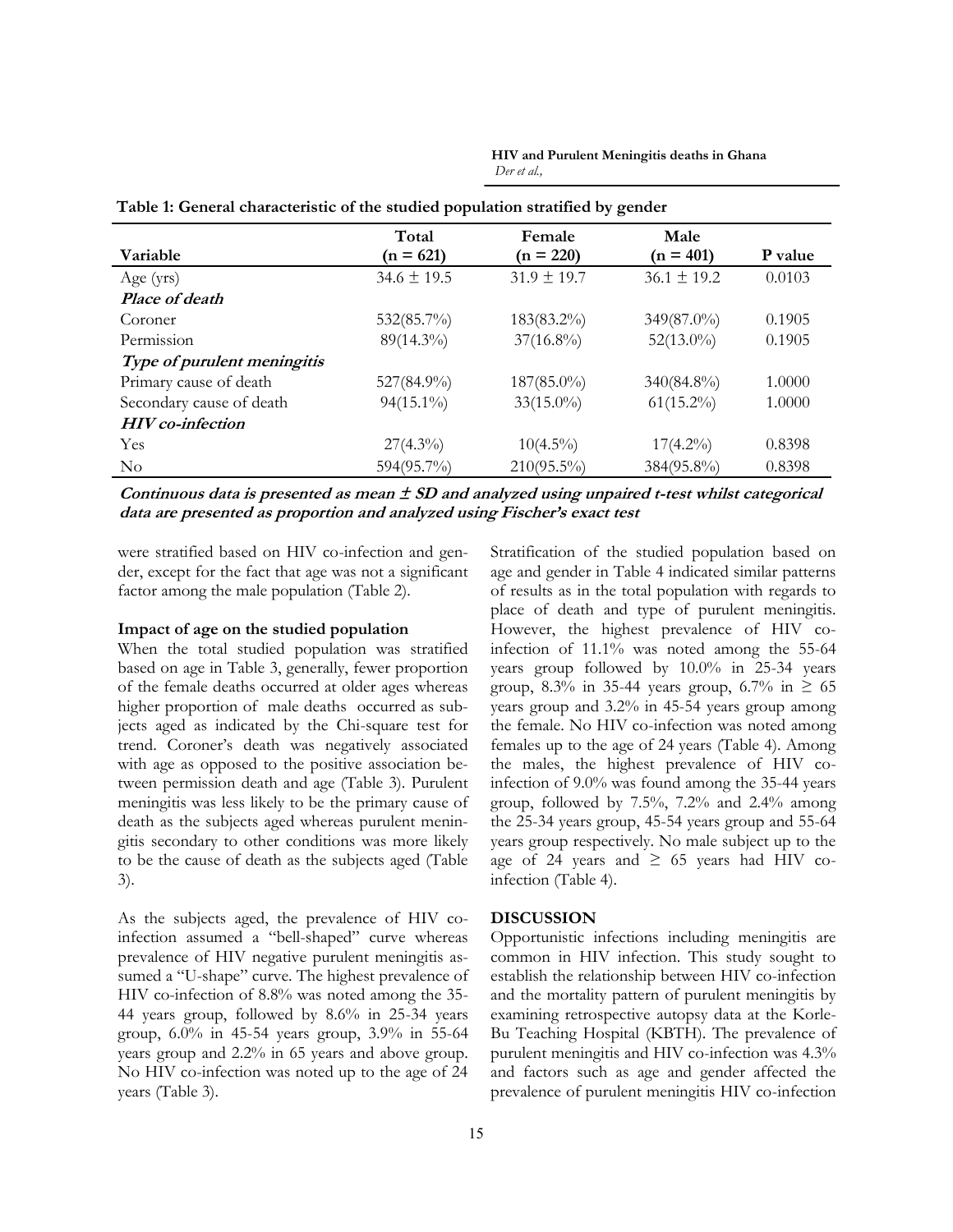#### **HIV and Purulent Meningitis deaths in Ghana** *Der et al.,*

**Table 2: Distribution of the type of purulent meningitis as well as the place of death of the studied population stratified by HIV co-infection and gender**

| Variables                   | <b>HIV</b> positive | <b>HIV</b> negative | P values |
|-----------------------------|---------------------|---------------------|----------|
| <b>Total</b>                | $n = 27$            | $n = 594$           |          |
| Age (yrs)                   | $41.6 \pm 10.1$     | $34.0 \pm 19.3$     | 0.0432   |
| Gender                      |                     |                     |          |
| Female                      | $10(37.0\%)$        | $210(35.4\%)$       | 0.8398   |
| Male                        | $17(63.0\%)$        | 384(64.6%)          | 0.8398   |
| Place of death              |                     |                     |          |
| Coroner                     | $12(44.4\%)$        | 520(87.5%)          | < 0.0001 |
| Permission                  | $15(55.6\%)$        | 74(12.5%)           | < 0.0001 |
| Type of purulent meningitis |                     |                     |          |
| Primary cause of death      | $5(18.5\%)$         | 522(87.9%)          | < 0.0001 |
| Secondary cause of death    | 22(81.5%)           | 72(12.1%)           | < 0.0001 |
|                             |                     |                     |          |
| Female                      | $n = 10$            | $n = 210$           |          |
| Age (yrs)                   | $42.7 \pm 14.3$     | $30.0 \pm 18.0$     | 0.0294   |
| Place of death              |                     |                     |          |
| Coroner                     | $3(30.0\%)$         | $180(85.7\%)$       | 0.0002   |
| Permission                  | $7(70.0\%)$         | $30(14.3\%)$        | 0.0002   |
| Type of purulent meningitis |                     |                     |          |
| Primary cause of death      | $1(10.0\%)$         | 186(88.6%)          | < 0.0001 |
| Secondary cause of death    | $9(90.0\%)$         | $24(11.4\%)$        | < 0.0001 |
|                             |                     |                     |          |
| <b>Male</b>                 | $n = 17$            | $n = 384$           |          |
| Age (yrs)                   | $40.9 \pm 7.0$      | $35.9 \pm 19.6$     | 0.2912   |
| Place of death              |                     |                     |          |
| Coroner                     | $9(52.9\%)$         | 340(88.5%)          | 0.0005   |
| Permission                  | $8(47.1\%)$         | 44(11.5%)           | 0.0005   |
| Type of purulent meningitis |                     |                     |          |
| Primary cause of death      | $4(23.5\%)$         | 336(87.5%)          | < 0.0001 |
| Secondary cause of death    | $13(76.5\%)$        | 48(12.5%)           | < 0.0001 |

**Continuous data is presented as mean ± SD and analyzed using unpaired t-test whilst categorical data are presented as proportion and analyzed using Fischer's exact test.**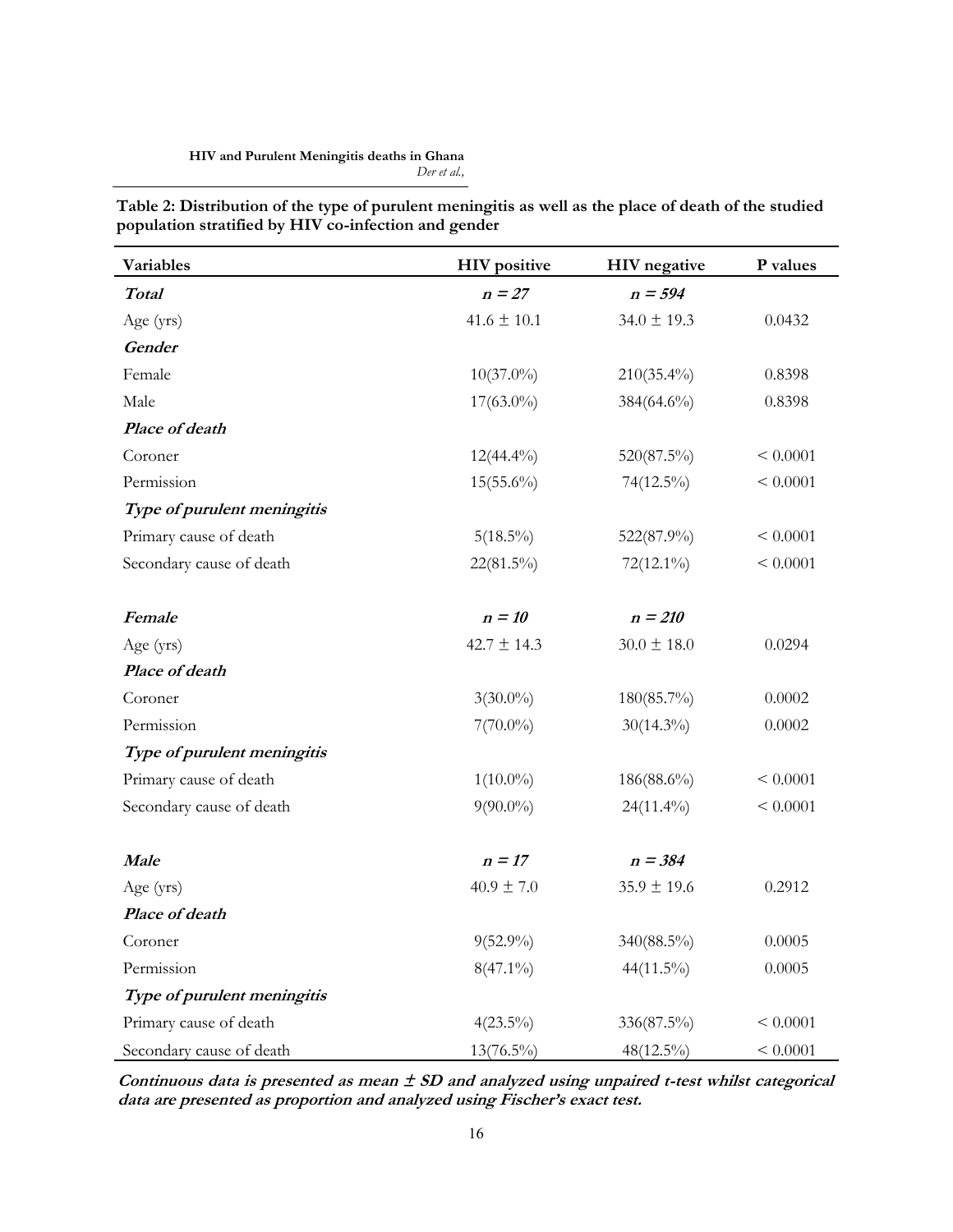| Table 3: The impact of age on |                | purulent meningitis among the total studied population |                |                |                |                |                |          |
|-------------------------------|----------------|--------------------------------------------------------|----------------|----------------|----------------|----------------|----------------|----------|
| Variables                     | $\leq 18$      | 19-24                                                  | $25 - 34$      | $35 - 44$      | 45-54          | 55-64          | $\geq 65$      | P value  |
|                               | $H = Hg$       | $\omega = 69$                                          | $n = 93$       | $n = 114$      | $m = 100$      | $n=51$         | $H = 45$       |          |
| Age (yrs)                     | $10.6 \pm 6.0$ | $21.6 \pm 1.7$                                         | $30.1 \pm 3.0$ | $38.5 \pm 2.9$ | $48.9 \pm 2.8$ | $58.9 \pm 8.1$ | $74.4 \pm 2.9$ |          |
| Gender                        |                |                                                        |                |                |                |                |                |          |
| Female                        | $62(41.6\%)$   | 27(39.1%)                                              | 40(43.0%)      | $36(31.6\%)$   | $31(31.0\%)$   | 9(17.6%)       | 15(33.3%)      | 0.0039   |
| Male                          | 87(58.4%)      | 42(60.9%)                                              | 53(57.0%)      | 78(68.4%)      | $(69(69.0\%)$  | $42(82.4\%)$   | 30(66.7%)      | 0.0039   |
| Place of death                |                |                                                        |                |                |                |                |                |          |
| Coroner                       | 135(90.6%)     | 66(95.7%)                                              | 84(90.3%)      | 98(86.0%)      | 78(78.0%)      | 40(78.4%)      | 31(68.9%)      | < 0.0001 |
| Permission                    | $14(9.4\%)$    | $3(4.3\%)$                                             | 9(9.7%)        | $16(14.0\%)$   | 22(22.0%)      | $(1(21.6\%)$   | $(4(31.1\%)$   | < 0.0001 |
| Type of purulent meningitis   |                |                                                        |                |                |                |                |                |          |
| Primary cause of death        | 137(91.9%)     | $68(98.6\%)$                                           | 83(89.2%)      | 90(78.9%)      | 79(79.0%)      | $40(78.4\%)$   | 30(66.7%)      | < 0.0001 |
| Secondary cause of death      | $12(8.1\%)$    | $1(1.4\%)$                                             | $10(10.8\%)$   | 24(21.1%)      | $21(21.0\%)$   | (1(21.6%)      | $15(33.3\%)$   | < 0.0001 |
| HIV co-infection              |                |                                                        |                |                |                |                |                |          |
| Yes                           | $0(0.0\%)$     | $O(0.0\%)$                                             | 8(8.6%)        | $10(8.8\%)$    | $6(6.0\%)$     | $2(3.9\%)$     | 1(2.2%)        | 0.0396   |
|                               | 149            |                                                        |                |                |                |                |                |          |
| $\frac{1}{2}$                 | $(100.0\%)$    | 69(100.0%)                                             | 85(91.4%)      | 104(91.2%)     | 94(94.0%)      | 49(96.1%)      | 44(97.8%)      | 0.0396   |

**HIV and Purulent Meningitis deaths in Ghana** *Der et al.,*

among the study population.

The 4.3% prevalence of purulent meningitis recorded in this study is compares closely to the 5% prevalence reported in the Western world (Currie and Casadevall, 1994) but contrary to the 20-30% reported in other sub-Saharan African countries and in Eastern Asia (Pinner *et al.*, 1995). The low prevalence recorded among this population could be due to the fact that most HIV-infected patients die of other complications hence the low prevalence.

Palleres *et al.*, (1995) reported that there is no difference in relation to mortality rate between patients with only HIV infection and bacteria and HIV coinfection. This assertion however is inconsistent with observations made from this study. The inclusion of both HIV 1 and 2 patients in our study could account for differences in the age of mortality.

Several studies have examined the relationship between gender, prevalence and mortality rate of purulent meningitis. This study established a trend that fewer females died of purulent meningitis at an older age compared to males. This finding is in conformity to the study of Pfister *et al.,* (1993) who found purulent meningitis to be more prevalent in males. The longer life expectancy of females in Ghana could be the reason for the low mortality rate among the female participants.

Recent studies have reported higher mortality rates in meningitis without HIV co-infection compared to purulent meningitis HIV co-infection (Lynch and Kapila, 1996) which confirms the findings of this study. The low mortality rate among subjects with purulent meningitis HIV co-infection could partly be due to the reduced immunologic response that characterizes HIV infection. This phenomenon is known to reduce inflammatory responses produced in the brain in the initial stages of meningitis infection which is known to be linked directly to mortality (Almirante *et al.*, 1998).

Various reports have established purulent meningitis due to various bacteria as the primary cause of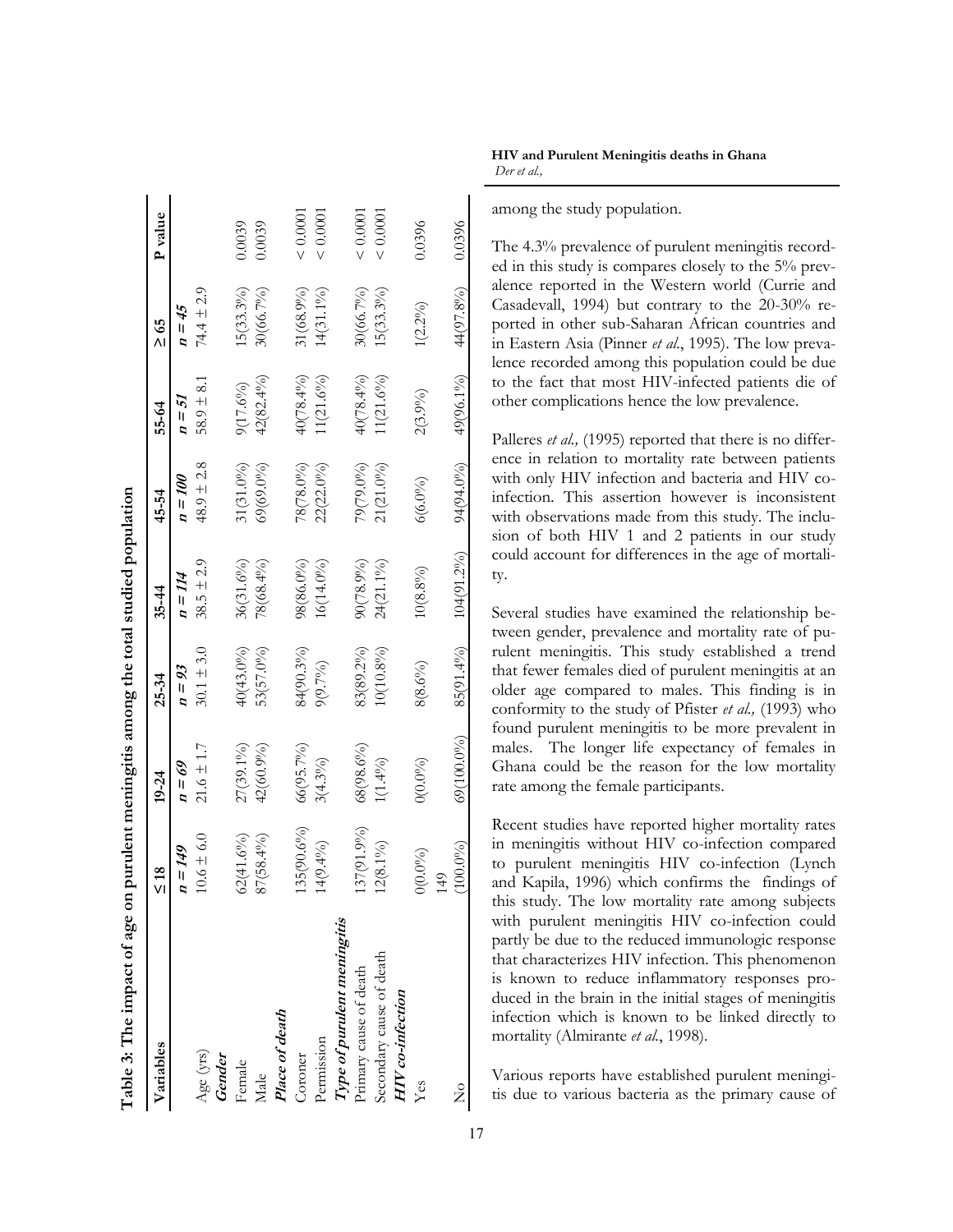| Table 4: Association between<br>among the studied population                                                       | stratified by gender | increase in age and place of death, type of purulent meningitis as well as HIV co-infection        |                |                |                |                           |                |          |
|--------------------------------------------------------------------------------------------------------------------|----------------------|----------------------------------------------------------------------------------------------------|----------------|----------------|----------------|---------------------------|----------------|----------|
| Variables                                                                                                          | $\frac{1}{2}$        | 19-24                                                                                              | $25 - 34$      | $35 - 44$      | 45-54          | 55-64                     | $\frac{1}{2}$  | P value  |
| Female                                                                                                             | $n=62$               | $n = 27$                                                                                           | $\theta t = u$ | $n = 36$       | $n=31$         | $\mathbf{v} = \mathbf{v}$ | $n = 15$       |          |
| Age (yrs)                                                                                                          | $10.4 \pm 5.8$       | $20.8 \pm 1.6$                                                                                     | $29.9 \pm 3.0$ | $38.4 \pm 2.9$ | $49.3 \pm 3.4$ | $60.8 \pm 1.8$            | $76.9 \pm 8.2$ |          |
| Place of death                                                                                                     |                      |                                                                                                    |                |                |                |                           |                |          |
| Coroner                                                                                                            | $57(91.9\%)$         | $26(96.3\%)$                                                                                       | 34(85.0%)      | 29(80.6%)      | $23(74.2\%)$   | $5(55.6\%)$               | $9(60.0\%)$    | < 0.0001 |
| Permission                                                                                                         | $5(8.1\%)$           | $1(3.7\%)$                                                                                         | $6(15.0\%)$    | $7(19.4\%)$    | $8(25.8\%)$    | $4(44.4\%)$               | $6(40.0\%)$    | < 0.0001 |
| Type of purulent meningitis                                                                                        |                      |                                                                                                    |                |                |                |                           |                |          |
| Primary cause of death                                                                                             | $58(93.5\%)$         | 27(100.0%)                                                                                         | $33(82.5\%)$   | $29(80.6\%)$   | $24(77.4\%)$   | $6(66.7\%)$               | 10(66.7%)      | 0.0002   |
| Secondary cause of death                                                                                           | $4(6.5\%)$           | $0(0.0\%)$                                                                                         | $7(17.5\%)$    | $7(19.4\%)$    | $7(22.6\%)$    | $3(33.3\%)$               | $5(33.3\%)$    | 0.0002   |
| HIV co-infection                                                                                                   |                      |                                                                                                    |                |                |                |                           |                |          |
| Yes                                                                                                                | $0(0.0\%)$           | $0(0.0\%)$                                                                                         | $4(10.0\%)$    | 3(8.3%)        | $1(3.2\%)$     | $1(11.1\%)$               | $1(6.7\%)$     | 0.067    |
| $\mathsf{S}^{\circ}$                                                                                               | 62(100.0%)           | 27(100.0%)                                                                                         | $36(90.0\%)$   | 33(91.7%)      | 30(96.8%)      | $8(88.9\%)$               | $14(93.3\%)$   | 0.067    |
|                                                                                                                    |                      |                                                                                                    |                |                |                |                           |                |          |
| Male                                                                                                               | $n = 87$             | $n = 42$                                                                                           | $n=53$         | $n = 78$       | $U = 69$       | $n = 42$                  | $n = 30$       |          |
| Age (yrs)                                                                                                          | $10.5 \pm 6.1$       | $22.1 \pm 1.6$                                                                                     | $30.3 \pm 3.0$ | $38.5 \pm 2.9$ | $48.7 \pm 2.5$ | $58.5 \pm 3.0$            | $73.2 \pm 7.9$ |          |
| Place of death                                                                                                     |                      |                                                                                                    |                |                |                |                           |                |          |
| Coroner                                                                                                            | 78(89.7%)            | $40(95.2\%)$                                                                                       | $50(94.3\%)$   | $69(88.4\%)$   | 55(79.7%)      | $35(83.3\%)$              | $22(73.3\%)$   | 0.0029   |
| Permission                                                                                                         | $9(10.3\%)$          | $2(4.8\%)$                                                                                         | $3(5.7\%)$     | $9(11.5\%)$    | $14(20.3\%)$   | $7(16.7\%)$               | 8(26.7%)       | 0.0029   |
| Type of purulent meningitis                                                                                        |                      |                                                                                                    |                |                |                |                           |                |          |
| Primary cause of death                                                                                             | $79(90.8\%)$         | 41(97.6%)                                                                                          | $50(94.3\%)$   | $61(78.2\%)$   | 55(79.7%)      | 34(81.0%)                 | 20(66.7%)      | < 0.0001 |
| Secondary cause of death                                                                                           | $8(9.2\%)$           | $1(2.4\%)$                                                                                         | $3(5.7\%)$     | $17(21.8\%)$   | $14(20.3\%)$   | $8(19.0\%)$               | $10(33.3\%)$   | < 0.0001 |
| HIV co-infection                                                                                                   |                      |                                                                                                    |                |                |                |                           |                |          |
| Yes                                                                                                                | $0(0.0\%)$           | $0(0.0\%)$                                                                                         | $4(7.5\%)$     | $7(9.0\%)$     | $5(7.2\%)$     | $1(2.4\%)$                | $0(0.0\%)$     | 0.2124   |
| $\frac{1}{2}$                                                                                                      | 87(100.0%)           | 42(100.0%)                                                                                         | 49(92.5%)      | 71(91.0%)      | $64(92.8\%)$   | 41(97.6%)                 | 30(100.0%)     | 0.2124   |
| other variables was access using Chi and analyzed using Chi-square test for trend<br>Continuous data are presented |                      | as mean $\pm$ SD and categorical data are presented as proportion. The association between age and |                |                |                |                           |                |          |

**HIV and Purulent Meningitis deaths in Ghana**

*Der et al.,*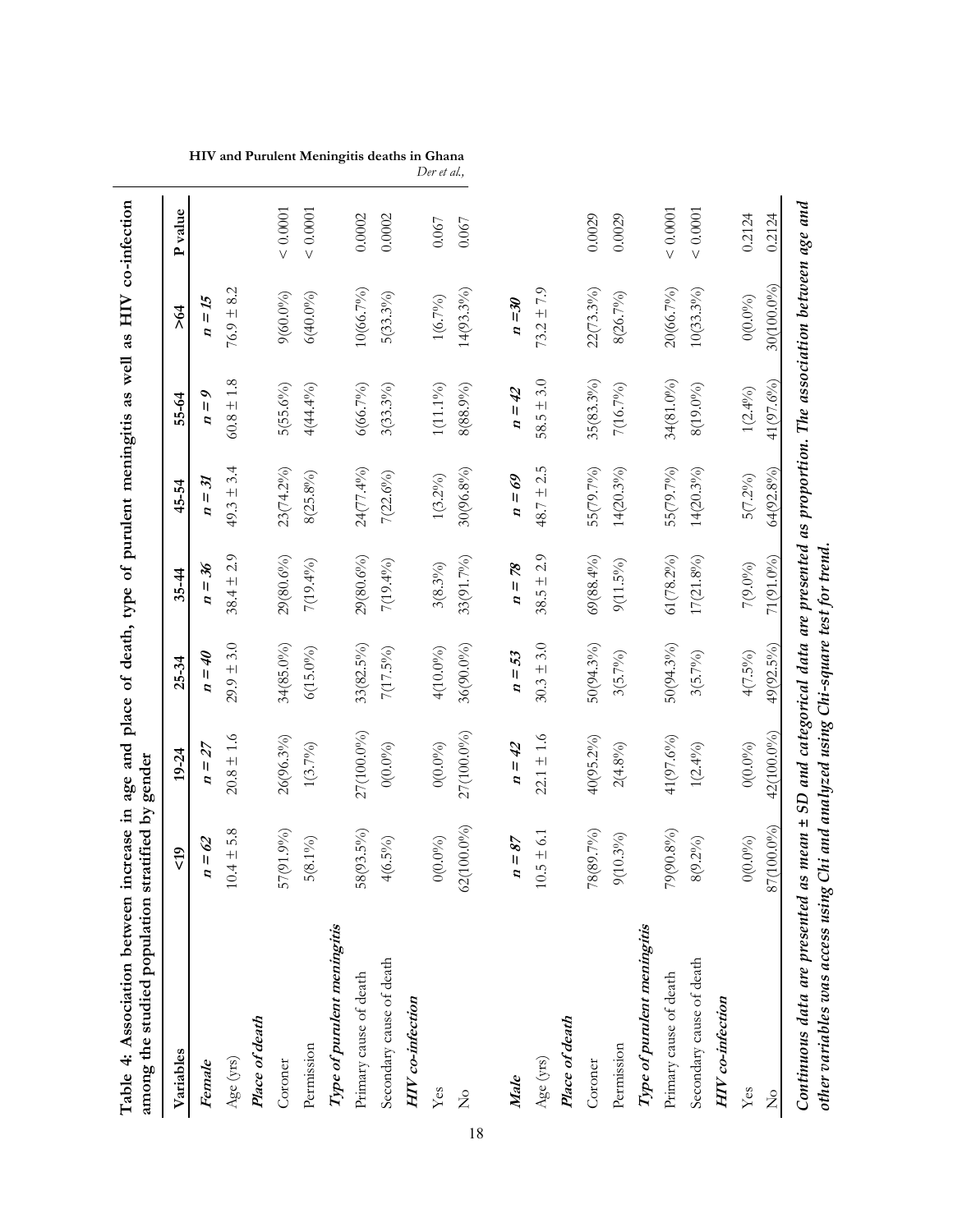death in the aged (Bruyn *et al.*, 1989; Durand *et al.*, 1993; McMillan *et al.*, 2001). Findings of from this study, however, contradict these observations as purulent meningitis secondary to other infections was the major cause of mortality amongst the aged subjects in this study.

As the participants advanced in age, the prevalence of HIV co-infection assumed a "bell-shape" with the total prevalence among the various age groups being far less than the 80% prevalence recorded among participants in a study in Malawi (Kelly *et al.*, 2012). The lower prevalence rate of HIV in Ghana coupled with the up scaling and wide provision of antiretroviral therapy (ART) to these patients which boosts their immunity could have accounted for reduced prevalence rate observed in this study.

#### **CONCLUSION**

The prevalence of purulent meningitis and HIV coinfection among studied population was 4.3%, with mortality rate being related to whether the purulent meningitis was primary or secondary to HIV infection. Primary infection with purulent meningitis was associated with a high mortality rate.

#### **COMPETING INTERESTS**

The authors declare that they have no competing interests.

#### **REFERENCES**

- Almirante B., Saballs M., Ribera E., Pigrau C., Gavalda J., Gasser I. and Pahissa A. (1998) Favorable prognosis of purulent meningitis in patients infected with human immunodeficiency virus. *Clin Infect Dis* 27, 176-180.
- Berhe T., Melkamu Y. and Amare A. (2012) The pattern and predictors of mortality of HIV/ AIDS patients with neurologic manifestation in Ethiopia: a retrospective study. *AIDS Res Ther* 9, 11.
- Bruyn G.A., Kremer H.P., de Marie S., Padberg G.W., Hermans J. and van Furth R. (1989) Clinical evaluation of pneumococcal meningitis in adults over a twelve-year period. *Eur J Clin Microbiol Infect Dis* 8, 695-700.
- Currie B.P. and Casadevall A. (1994) Estimation of

#### **HIV and Purulent Meningitis deaths in Ghana** *Der et al.,*

the prevalence of cryptococcal infection among patients infected with the human immunodeficiency virus in New York City. *Clin Infect Dis* 19, 1029-1033.

- Durand M.L., Calderwood S.B., Weber D.J., Miller S.I., Southwick F.S., Caviness V.S., Jr. and Swartz M.N. (1993) Acute bacterial meningitis in adults. A review of 493 episodes. *N Engl J Med* 328, 21-28.
- Gordon S.B., Walsh A.L., Chaponda M., Gordon M.A., Soko D., Mbwvinji M., Molyneux M.E. and Read R.C. (2000) Bacterial meningitis in Malawian adults: pneumococcal disease is common, severe, and seasonal. *Clin Infect Dis* 31, 53-57.
- Hakim J.G., Gangaidzo I.T., Heyderman R.S., Mielke J., Mushangi E., Taziwa A., Robertson V.J., Musvaire P. and Mason P.R. (2000) Impact of HIV infection on meningitis in Harare, Zimbabwe: a prospective study of 406 predominantly adult patients. *AIDS* 14, 1401-1407.
- Kelly M.J., Benjamin L.A., Cartwright K., Ajdukiewicz K.M., Cohen D.B., Menyere M., Galbraith S., Guiver M., Neuhann F., Solomon T., Lalloo D.G. and Heyderman R.S. (2012) Epstein-barr virus coinfection in cerebrospinal fluid is associated with increased mortality in Malawian adults with bacterial meningitis. *J Infect Dis* 205, 106- 110.
- Lynch A.M. and Kapila R. (1996) Overwhelming postsplenectomy infection. *Infect Dis Clin North Am* 10, 693-707.
- McMillan D.A., Lin C.Y., Aronin S.I. and Quagliarello V.J. (2001) Community-acquired bacterial meningitis in adults: categorization of causes and timing of death. *Clin Infect Dis* 33, 969-975.
- Molesworth A.M., Thomson M.C., Connor S.J., Cresswell M.P., Morse A.P., Shears P., Hart C.A. and Cuevas L.E. (2002) Where is the meningitis belt? Defining an area at risk of epidemic meningitis in Africa. *Trans R Soc Trop Med Hyg* 96, 242-249.
- Pallares R., Linares J., Vadillo M., Cabellos C., Manresa F., Viladrich P.F., Martin R. and Gudi-